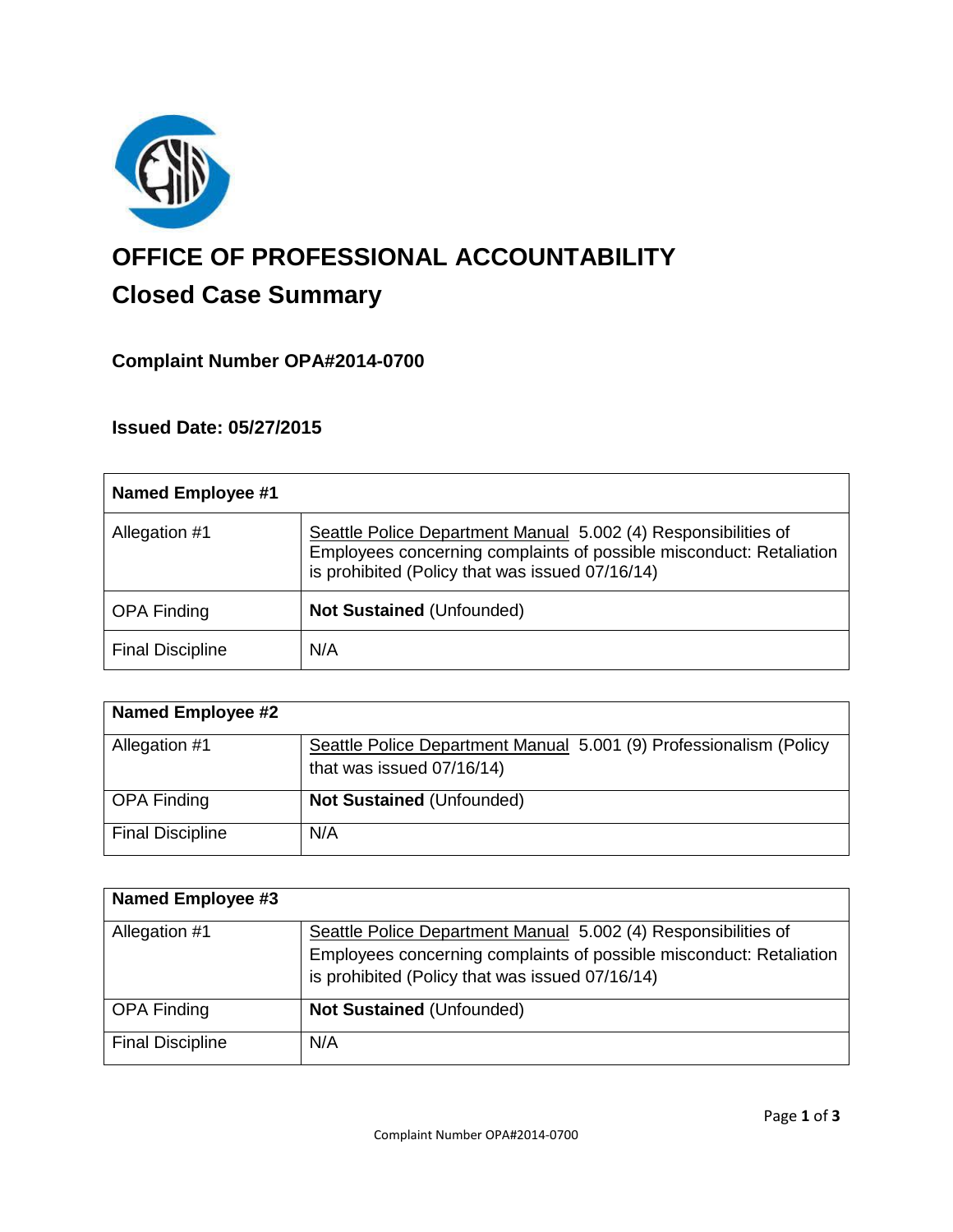## **INCIDENT SYNOPSIS**

The complainant reported that a Seattle Police Department Parking Enforcement Officer (PEO) came to his door and spoke to him about vehicles belonging to the complainant that may have been in violation of the ordinance limiting street parking to 72 hours. The complainant contacted the Parking Enforcement Office to complain about this, stating it was unusual for a PEO to come to his door. About a week later, two of the complainant's vehicles were issued parking citations by named employee #1. The complainant believed that the citations were in response to his previous complaint. The complainant went to a Parking Enforcement substation and contacted named employee #2 about the situation.

## **COMPLAINT**

The complainant alleged that named employee #1 issued citations in retaliation for his previous complaint about a PEO coming to his door about his vehicles. The complainant further alleged that named employee #2 was unprofessional and combative when he spoke to him at the substation. The complainant believes that he is being unfairly harassed and targeted by Parking Enforcement.

#### **INVESTIGATION**

The OPA investigation included the following actions:

- 1. Review of the complaint email
- 2. Interview of the complainant
- 3. Search for and review of all relevant records and other evidence
- 4. Interviews of SPD employees

# **ANALYSIS AND CONCLUSION**

There is no evidence that named employee #1 or #3 knew of the complainant's previous contact with the Parking Enforcement Office, or that they knew that the cited cars belonged to the complainant. Named employee #2 was observed by a witness explaining to the complainant that there was no need to issue a warning before a 72 hour citation could be issued. The complainant appeared to be very upset and named employee #2 explained that the complainant could contest the tickets.